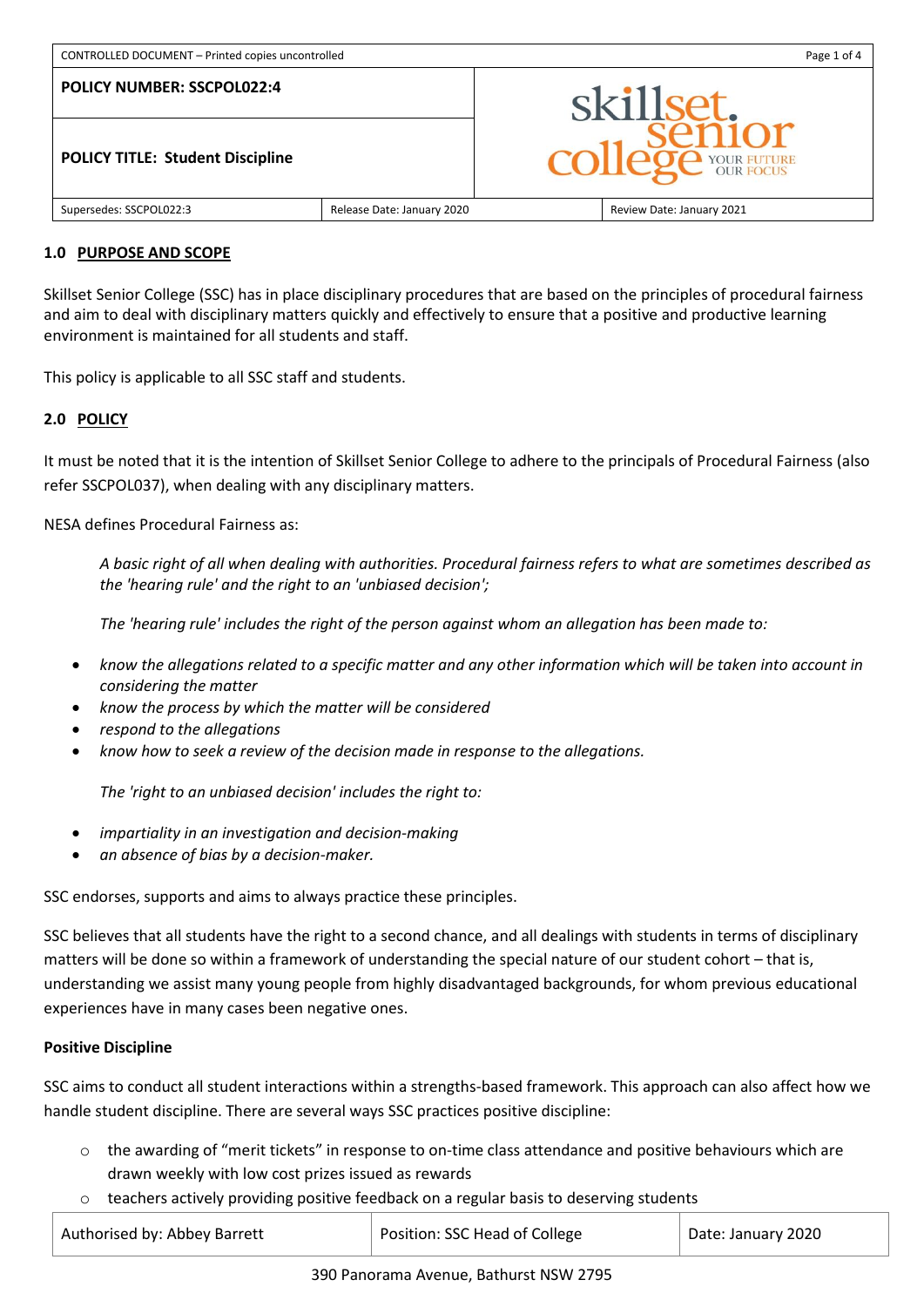

- $\circ$  formal school ceremonies where "effort" awards are issued alongside "academic achievement" awards
- o ad-hoc Head of College's Award Certificates being issued to recognise student achievement across a range of domains including academic, participation and effort

### **General Information**

Students are required to follow all reasonable instructions from teachers and staff, and any other people with authority delegated by the School, for example Senior staff of Skillset Ltd.

- 2.1 Where a student disregards rules, disobeys instructions or otherwise engages in conduct which causes or may cause harm, damage to property, inconvenience or embarrassment to the School, staff members or other students, or acts contrary to the Skillset Senior College Student Code of Conduct (refer SSCPOL018), the student may be subject to disciplinary action.
- 2.2 The disciplinary procedures undertaken by the School vary according to the seriousness of the alleged offence. Where the allegation, if proved, may result in suspension or expulsion, the student and parents will be informed of the allegations and procedural steps to be followed in dealing with the matter. In relation to all matters to be investigated, students will be informed of the nature of the allegation and given an opportunity to respond to the allegations.
- 2.3 The penalties imposed vary according to the behaviour and the prior record of the student. At the lower end of the scale, counselling meeting may be appropriate. At the upper end of the scale, the behaviour could result in suspension or expulsion.
- 2.4 The College prohibits the use of corporal punishment in disciplining students attending the school.
- 2.5 The Collegel does not explicitly or implicitly sanction the administering of corporal punishment by non-school persons, including parents, carers or guardians to enforce discipline at the school. The use of any form of corporal punishment perpetrated by any stakeholder of the school community is strictly and unreservedly prohibited.

## **Procedural Fairness (refer SSCPOL037 for details).**

Where the offending behaviour is of such a nature that it may result in suspension or expulsion, the student will be:

- a) informed of the alleged infringement;
- b) informed as to who will make the decision on the penalty;
- c) informed of the procedures to be followed and
- d) afforded a right of review and appeal.

| Authorised by: Abbey Barrett | Position: SSC Head of College | Date: January 2020 |
|------------------------------|-------------------------------|--------------------|
|------------------------------|-------------------------------|--------------------|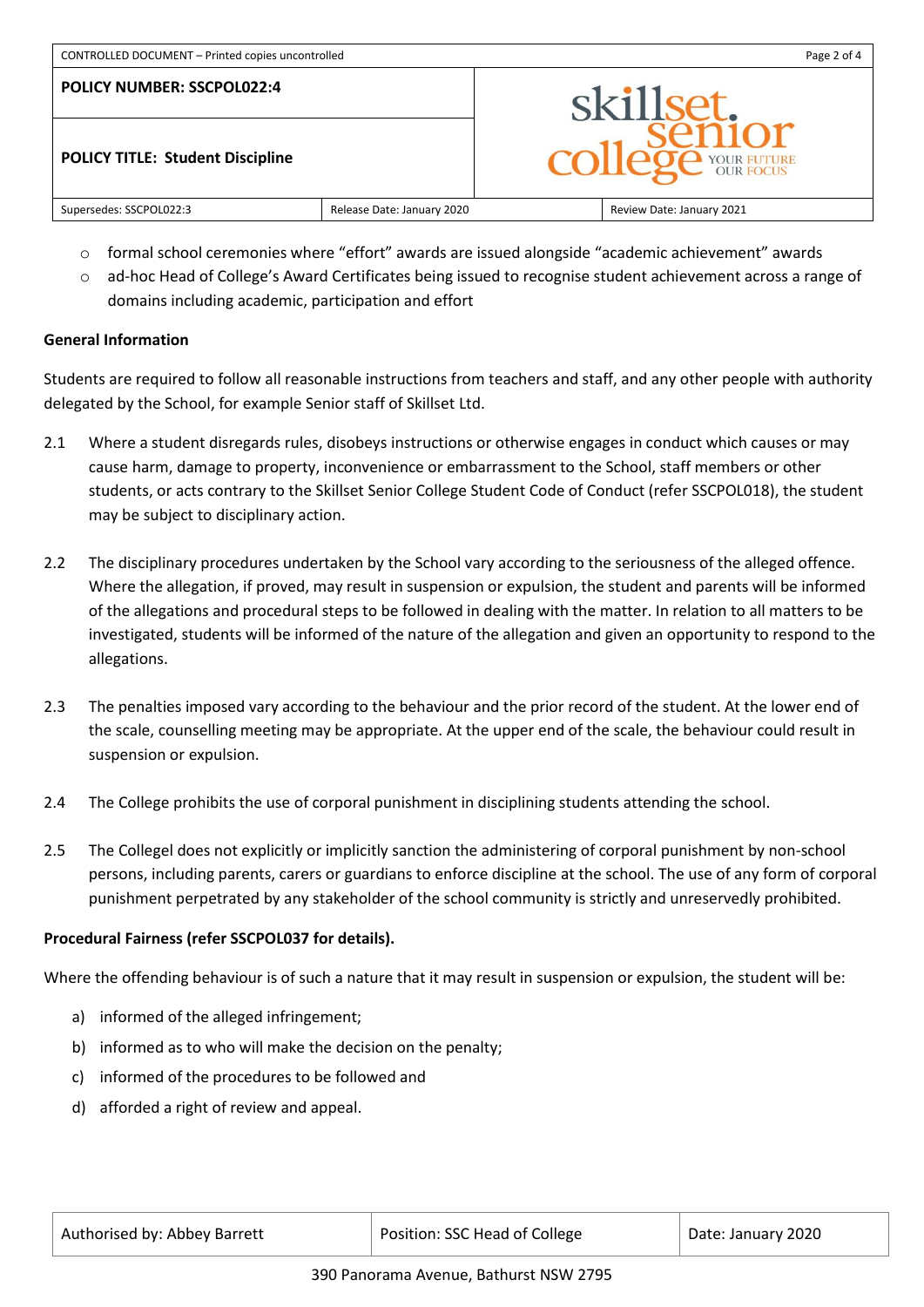| CONTROLLED DOCUMENT - Printed copies uncontrolled |                            | Page 3 of 4           |                           |
|---------------------------------------------------|----------------------------|-----------------------|---------------------------|
| <b>POLICY NUMBER: SSCPOL022:4</b>                 |                            |                       | skillset.                 |
| <b>POLICY TITLE: Student Discipline</b>           |                            | <b>DE YOUR FUTURE</b> |                           |
| Supersedes: SSCPOL022:3                           | Release Date: January 2020 |                       | Review Date: January 2021 |

The SSC Head of College will reach a preliminary decision in relation to the allegation and any proposed penalty and advise the student (and parent/s) of the view. The student (and parent/s) would be advised that if they wish this preliminary decision to be reviewed they may make application for a review to the Head of College and submit any information they want to be considered during the review process. The Head of College will then either confirm the preliminary decision as a final decision or amend the preliminary decision based on the additional information provided.

### **3.0 Suspensions, Exclusions and Expulsions**

Definitions:

- **Suspension**: A short period of time where the student is not allowed to participate in school activity, served either on or off campus, usually between 1 to 3 days in duration.
- **Exclusion:** A longer period of off-campus exclusion where the student is not allowed to participate in any school activity.
- **Expulsion**: The most serious and final measure in terms of negative discipline in response to a serious breach of the student code of conduct

The following situation could constitute grounds for a Student's **Suspension** from the College:

- o Example 1: bullying of other students resulting in suspension of 1 3 days;
- o Example 2: bringing a knife to school resulting in suspension of 1 3 days;
- o Example 3: continued contraventions of the student code of conduct resulting in suspension of 1 3 days

The following situation would constitute grounds for a Student's **Exclusion** from the college:

- o Example 1: where a student has a temporary behavioural issue, for example due to a change in medication causing inappropriate behaviour or;
- $\circ$  Example 2: where there is a peer relations issue that requires students to be separated for a short period to allow the issue to be resolved or;
- o Example 3: where immediate action has to be taken to remove the student from the school pending an investigation and preliminary decision regarding further action.

The following situation could constitute grounds for a Student's **Expulsion** from the college:

- o Example 1: continued threatening or actual aggression to a staff member or student or;
- o Example 2: using or supplying illicit drugs to other students or;
- $\circ$  Example 3: continuous and serious contraventions of the student code of conduct.

| Authorised by: Abbey Barrett | Position: SSC Head of College | Date: January 2020 |
|------------------------------|-------------------------------|--------------------|
|                              |                               |                    |